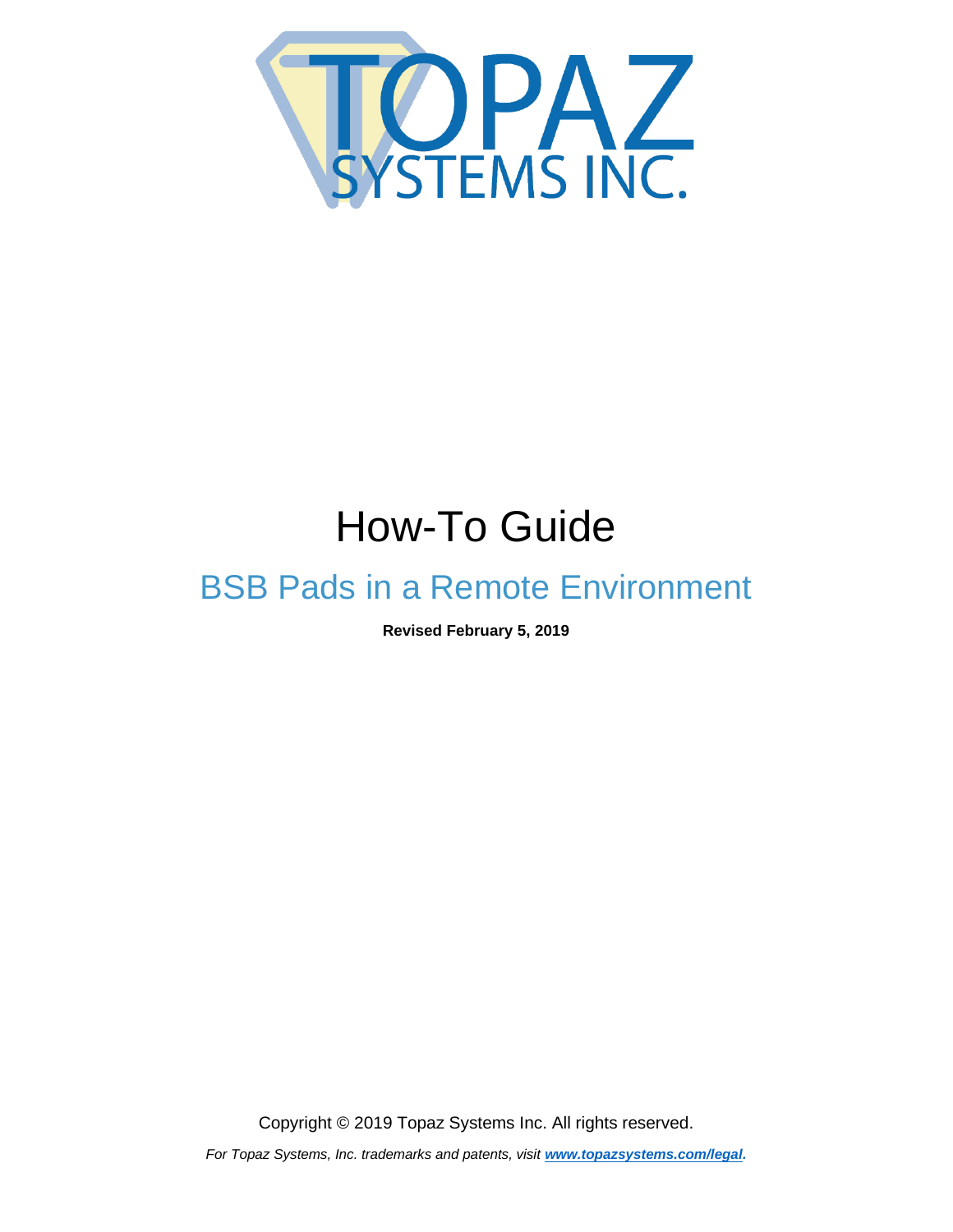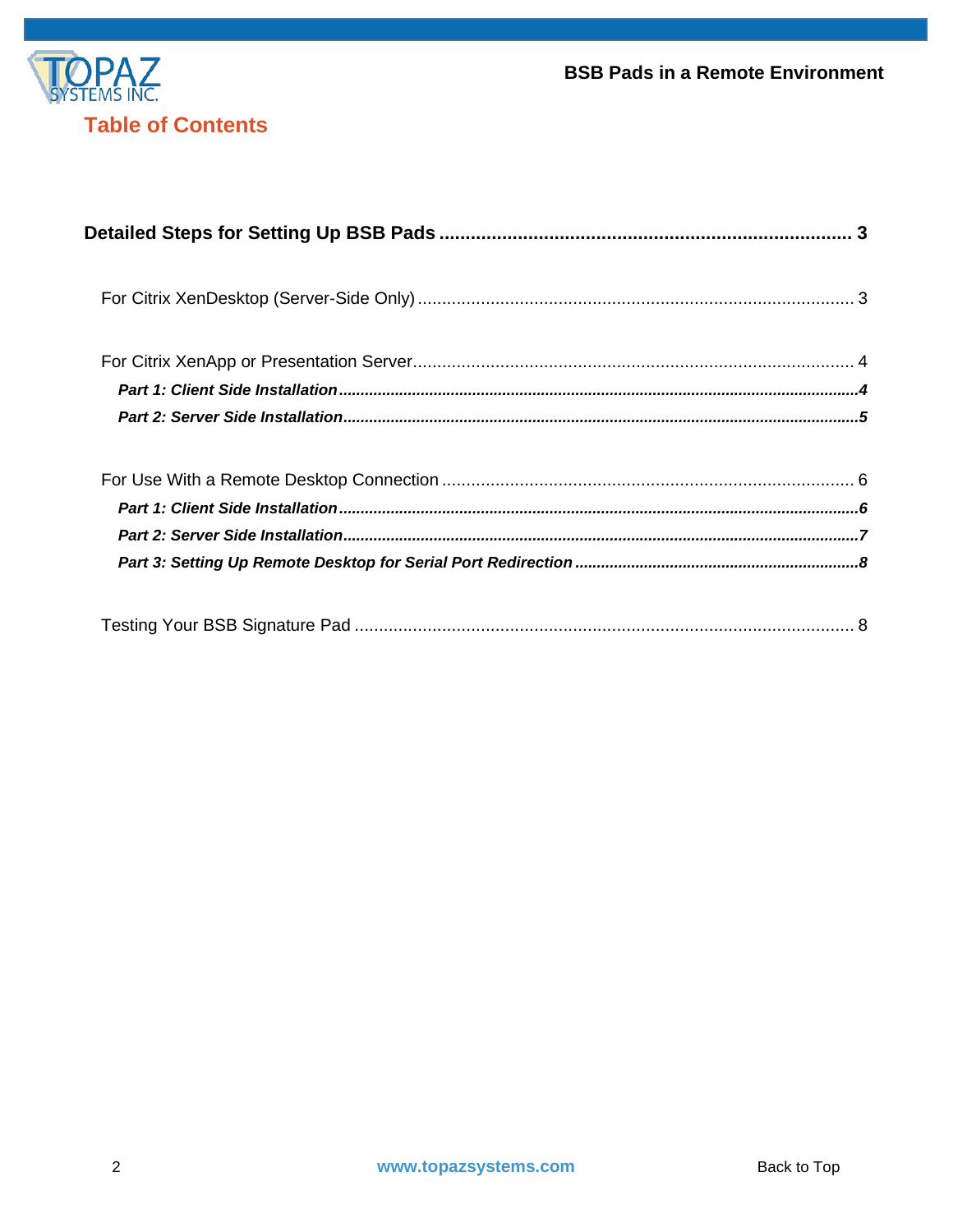

### <span id="page-2-0"></span>**Detailed Steps for Setting Up BSB Pads**

#### <span id="page-2-1"></span>**For Citrix XenDesktop (Server-Side Only)**

- 1. Please refer to this document from Citrix for implementing the USB redirection built into XenDesktop: **<http://support.citrix.com/article/CTX137939>**.
- 2. The VID and PID for the Topaz 'BSB' signature pad device to use are: VID 0x0403 and PID 0x6001.

You will need to use these values as per the directions. Plug the signature pad in as part of this redirection.

3. Finally, download and run SigPlus BSB on your XenDesktop Server: **[www.topazsystems.com/Software/sigplusbsb.exe](http://www.topazsystems.com/Software/sigplusbsb.exe)**.

After installation is complete, plug in the signature pad. Select "Devices" and "FTDI FT232R USB UART" from the list. You are now ready to sign.

<span id="page-2-2"></span>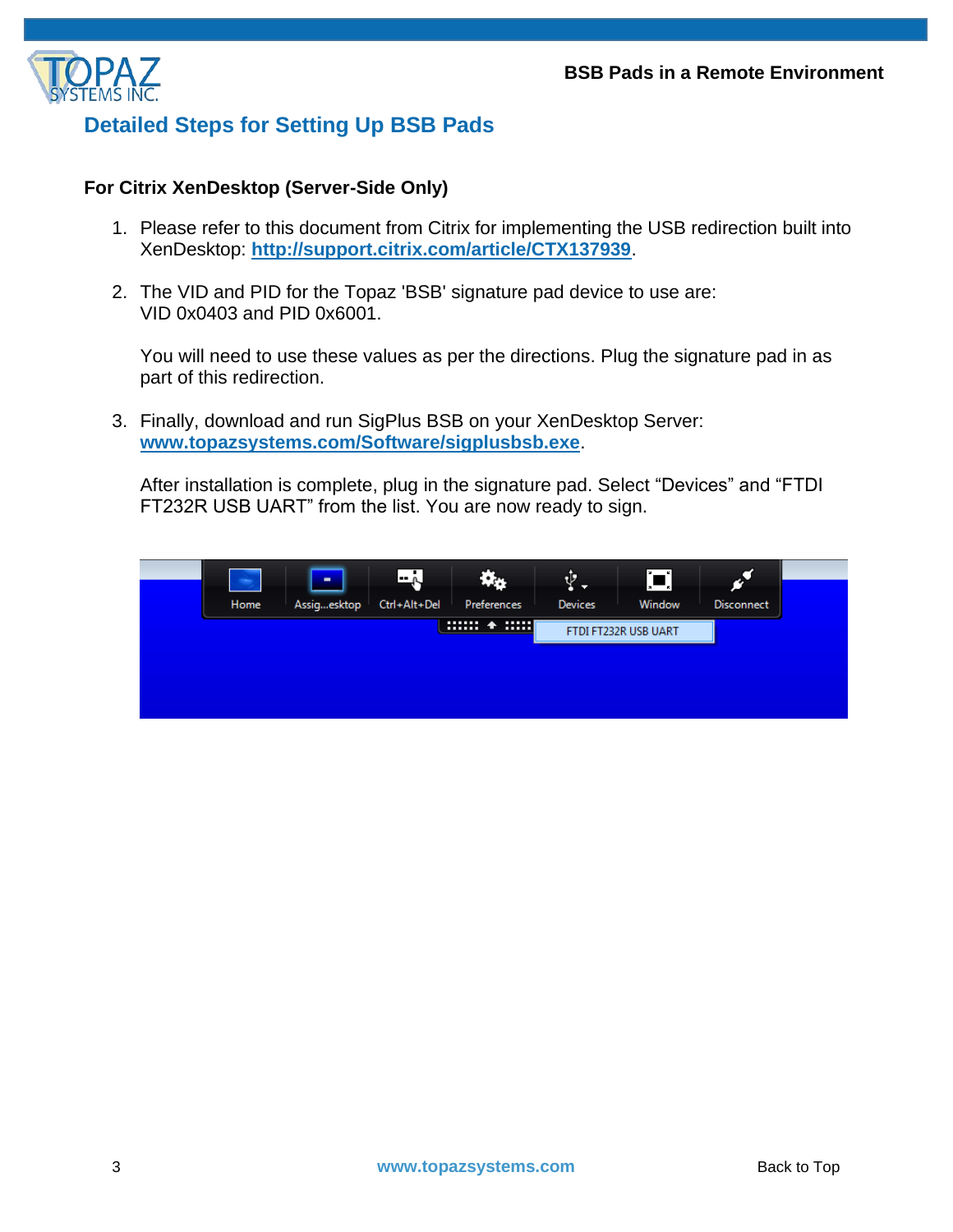

#### **For Citrix XenApp or Presentation Server**

#### <span id="page-3-0"></span>*Part 1: Client-Side Installation*

- 1. Download/save SigPlus BSB to your local client computer/terminal: **[www.topazsystems.com/software/sigplusbsb.exe.](http://www.topazsystems.com/software/sigplusbsb.exe)**
- 2. Right-click the "sigplusbsb.exe", and choose "Run as Administrator".
- 3. Follow the installer through, choosing the appropriate tablet model during install.
- 4. Click "Start", right-click on "Computer", and choose "Properties". Click "Device Manager" from the menu.
- 5. Expand the "Ports" section and locate the "USB Serial Port" entry, as shown below.

*Note what COM port was assigned to this device. This value will be required later in setup. In the example below, this is COM9.*

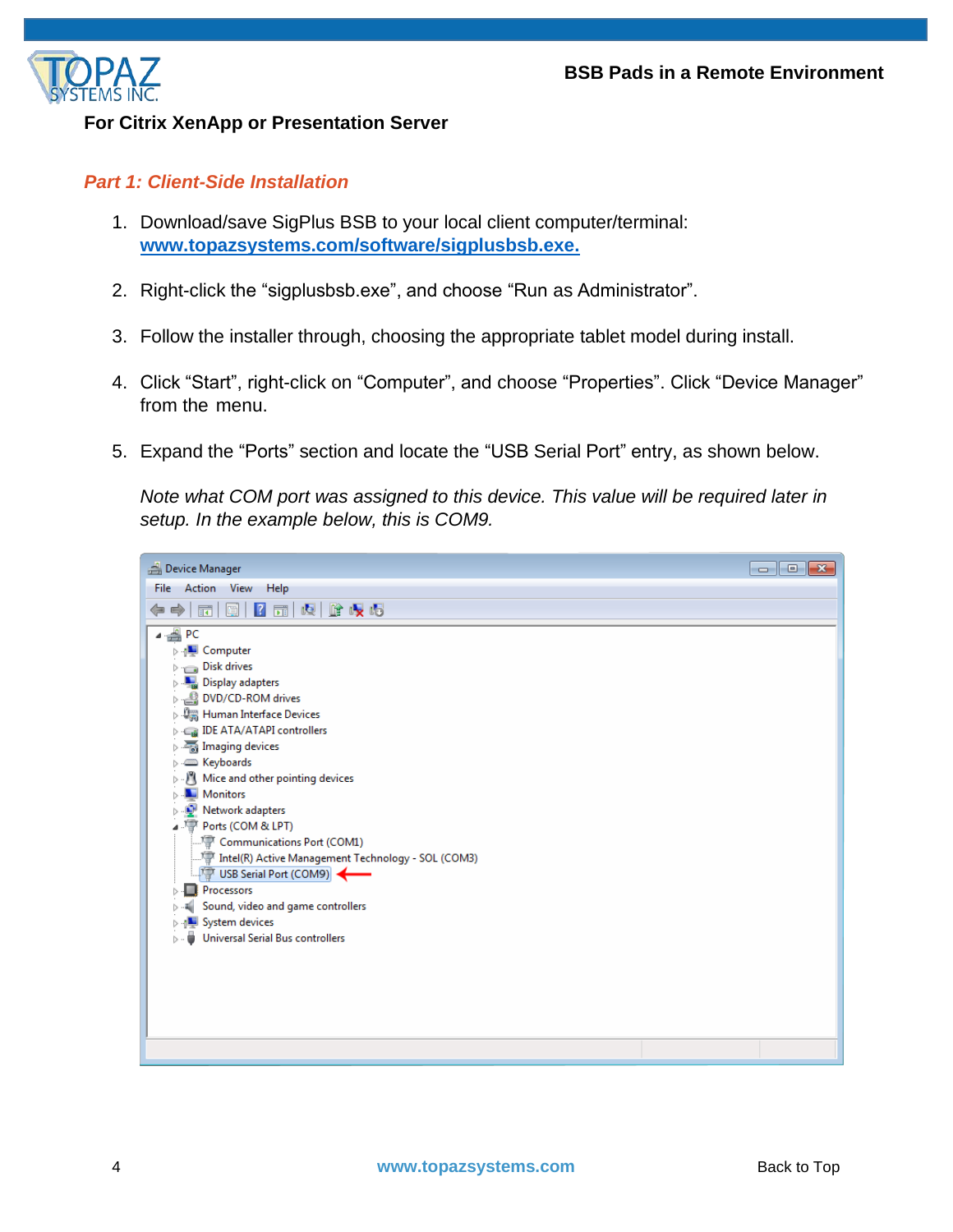

#### <span id="page-4-0"></span>*Part 2: Server-Side Installation*

- 1. Log into the server using an RDC as Administrator or an equivalent account.
- 2. Download and save SigPlus to your server: **[www.topazsystems.com/Software/sigplus.exe](http://www.topazsystems.com/Software/sigplus.exe)**.
- 3. From a CMD line, type "Change user /install" to enter "Install mode". Install SigPlus.exe". Choose your tablet model during install and the corresponding server Com port number from steps outlined above. After installing, from CMD line, type "Change user /execute" or restart server to place server back into "Execute mode" before using the application.
- 4. Copy the "SigPlus.ini" from C:\Windows on the server and place it into the root of C:\ on the server. Then rename it to "SigPlusRoot.ini".
- 5. Please refer to this document from Citrix for COM port redirection procedures: **[https://docs.citrix.com/en-us/citrix-virtual-apps-desktops/devices/serial](https://docs.citrix.com/en-us/citrix-virtual-apps-desktops/devices/serial-devices.html)[devices.html](https://docs.citrix.com/en-us/citrix-virtual-apps-desktops/devices/serial-devices.html)**.

<span id="page-4-1"></span>**NOTE:** If you go the route of manually mapping your com port with the Net Use command, you will need to know the com port the pad was assigned in Part 1.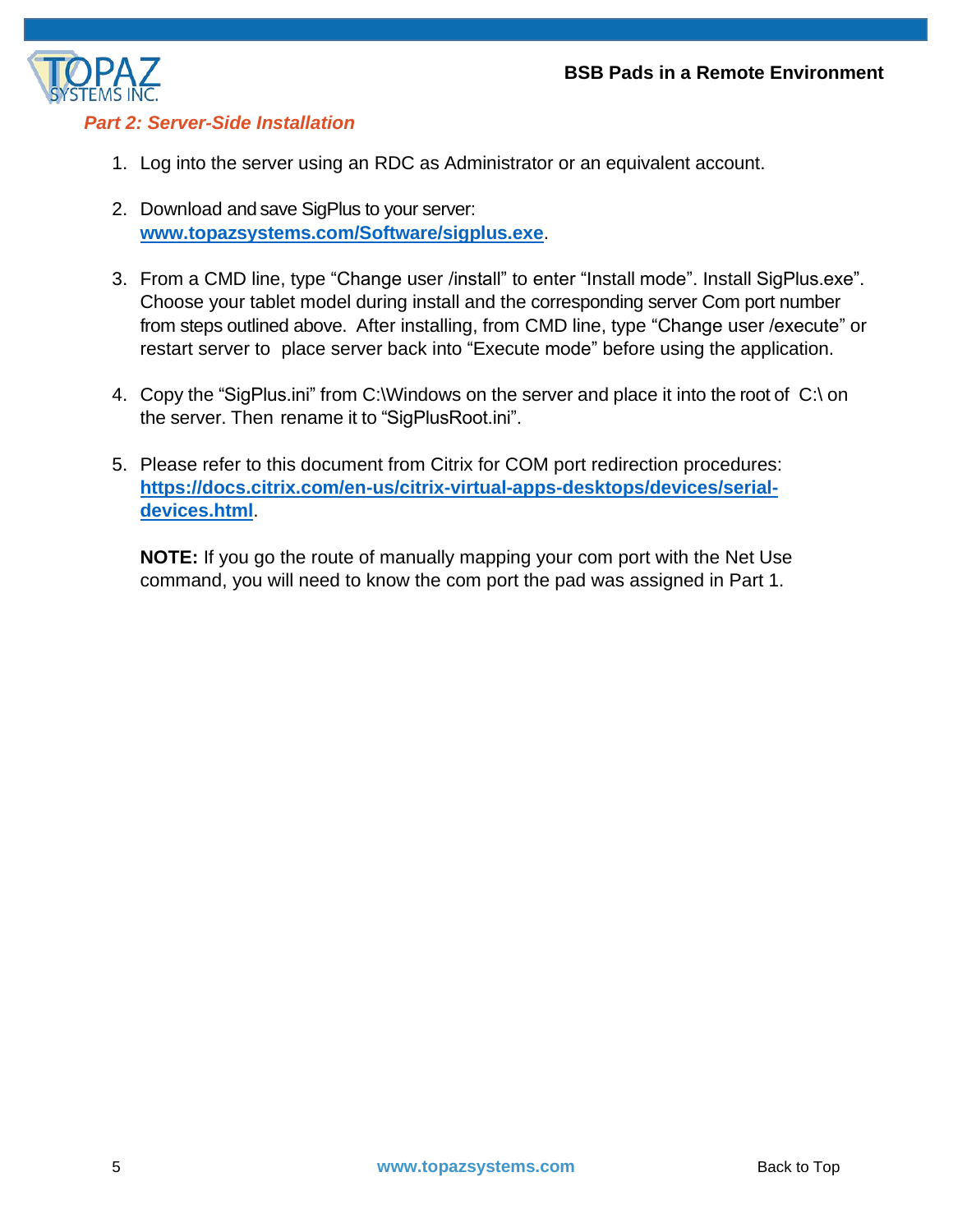

#### **For Use with a Remote Desktop Connection**

#### <span id="page-5-0"></span>*Part 1: Client-Side Installation*

- 1. Download and save SigPlus BSB to your local client computer/terminal: **[www.topazsystems.com/software/sigplusbsb.exe.](http://www.topazsystems.com/software/sigplusbsb.exe)**
- 2. Right-click the "sigplusbsb.exe" and choose "Run as Administrator".
- 3. Follow the installer through, choosing the appropriate tablet model during install.
- 4. Click "Start", right-click on "Computer", and choose "Properties". Click "Device Manager" from the menu.
- 5. Expand the "Ports" section and locate the "USB Serial Port" entry, as shown below.

*Note what COM port was assigned to this device. This value will be required later in setup. In the example below, this is COM9.*

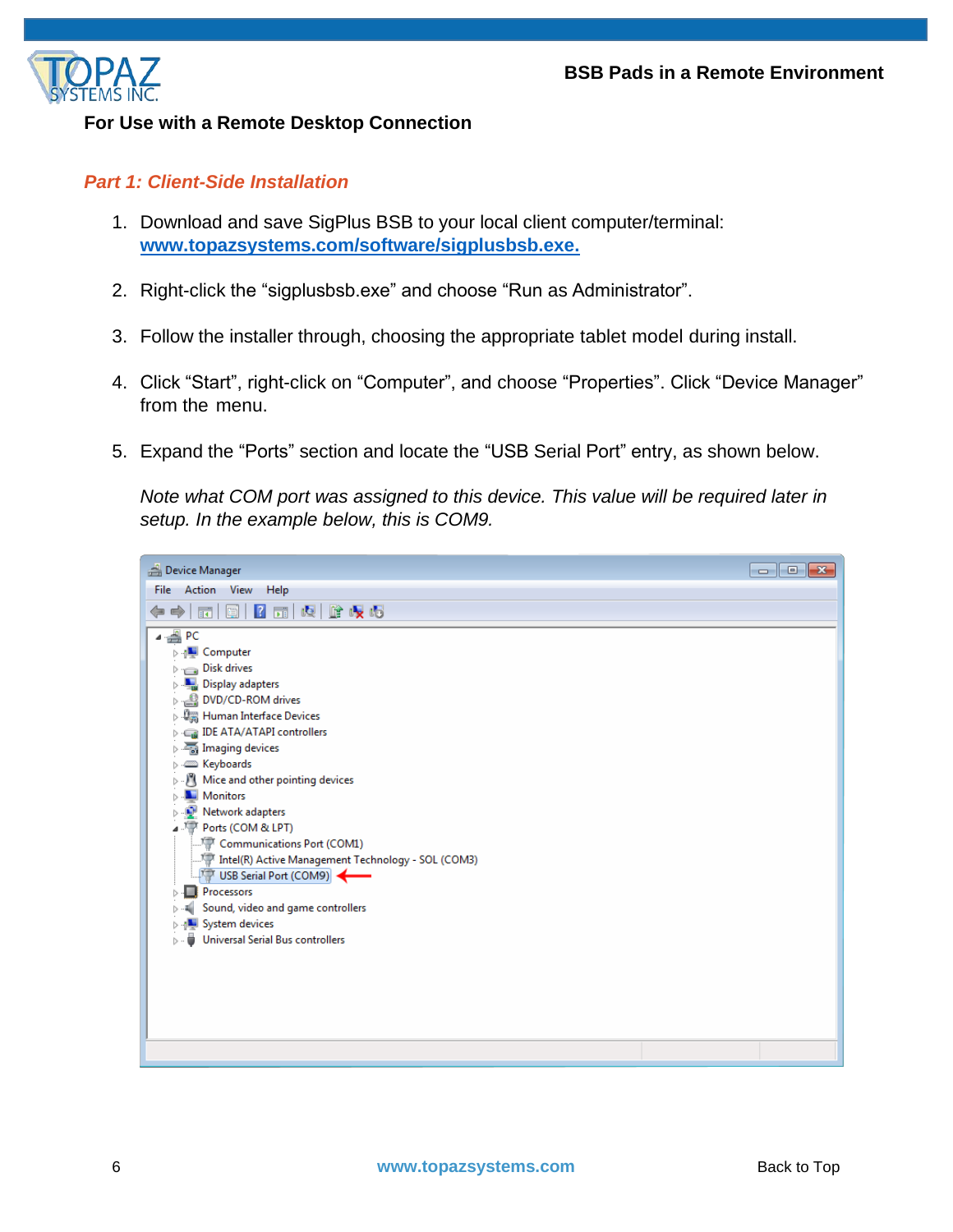

#### <span id="page-6-0"></span>*Part 2: Server-Side Installation*

- 1. Log into the server using an RDC as Administrator or an equivalent account.
- 2. Download and saveSigPlusto your server: **[www.topazsystems.com/Software/sigplus.exe.](http://www.topazsystems.com/Software/sigplus.exe)**
- 3. From a CMD line, type "Change user /install" to enter "Install mode". Install "SigPlus.exe". Choose your tablet model during install and the COM1 connection type. After installing, from CMD line, type "Change user /execute" or restart server to place server back into "Execute mode" before using the application.
- 4. Copy the "SigPlus.ini" from C:\Windows on the server and place it into the root of C:\ on the server. Then rename it to "SigPlusRoot.ini".
- 5. Double-click this new "SigPlusRoot.ini" file to open it, as seen here.



- 6. Change the "TabletComPort" assignment to the COM port you noted from Step 5 on Page 7. In the example here, our TabletComPort = 9.
- <span id="page-6-1"></span>7. Once done, click "File"  $\rightarrow$  "Save".